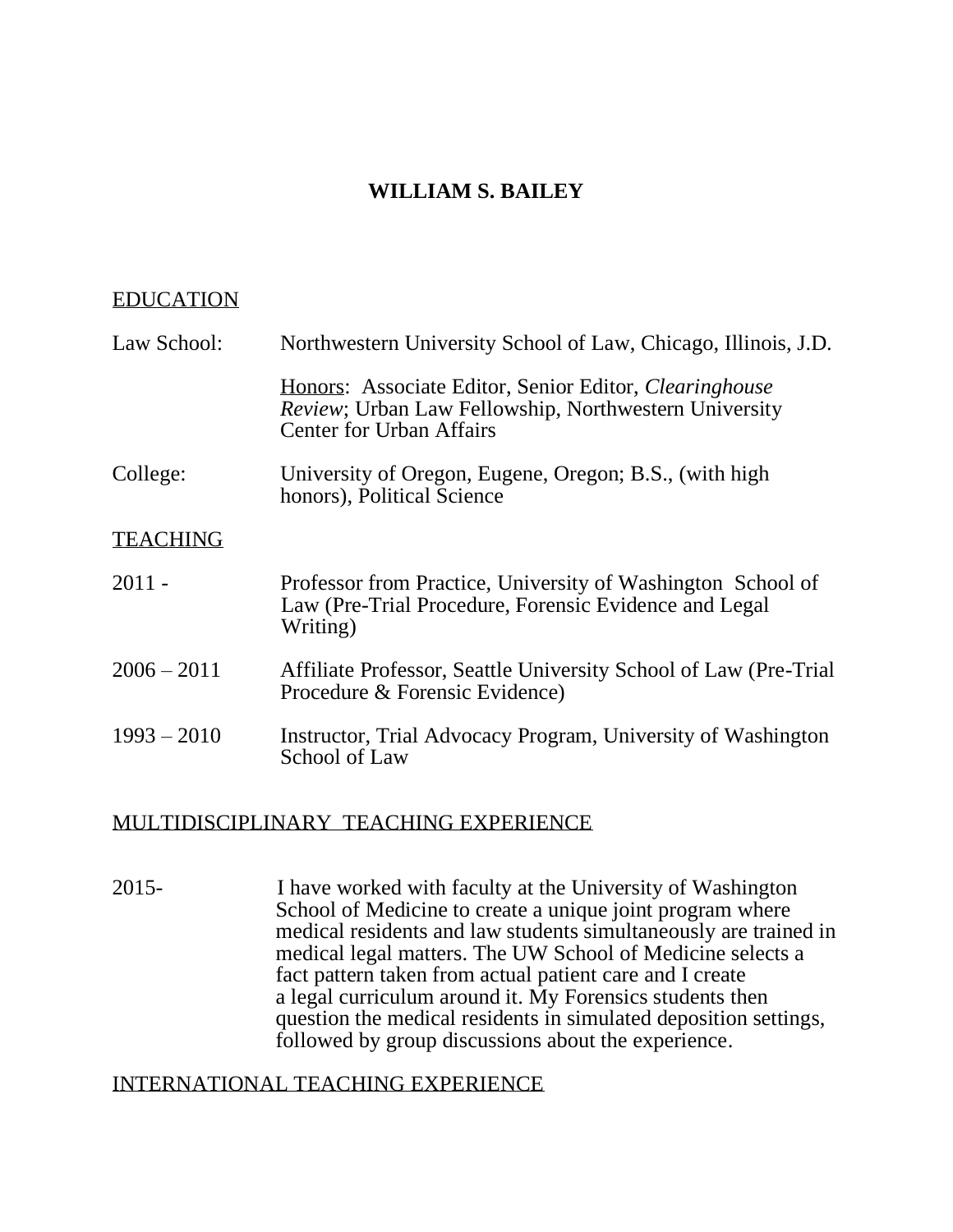- 2017 Program Director, United States-China Criminal Law Cultural Exchange. I hosted a top level delegation made up of Chinese Supreme Court Justices, Justice Deparment directors, law professors and trial attorneys who came to the United States seeking ideas on ways to reform their criminal justice system.
- 2010 Kenya School of Law, Nairobi. Training program for young trial attorneys seeking to introduce reforms into their justice system.



#### **HONORS**

Distinguished Teaching Award nominee, University of Washington, 2019.

 Distinguished Teaching Award nominee, University of Washington, 2017.

 Distinguished Teaching Award nominee, University of Washington, 2015.

 Philip A. Trautman Professor of The Year Award, Small Sections, 2017-18.

*Best Lawyers In America*, 2006 – present.

Super Lawyer, *Washington Law & Politics*, 2000 – 2011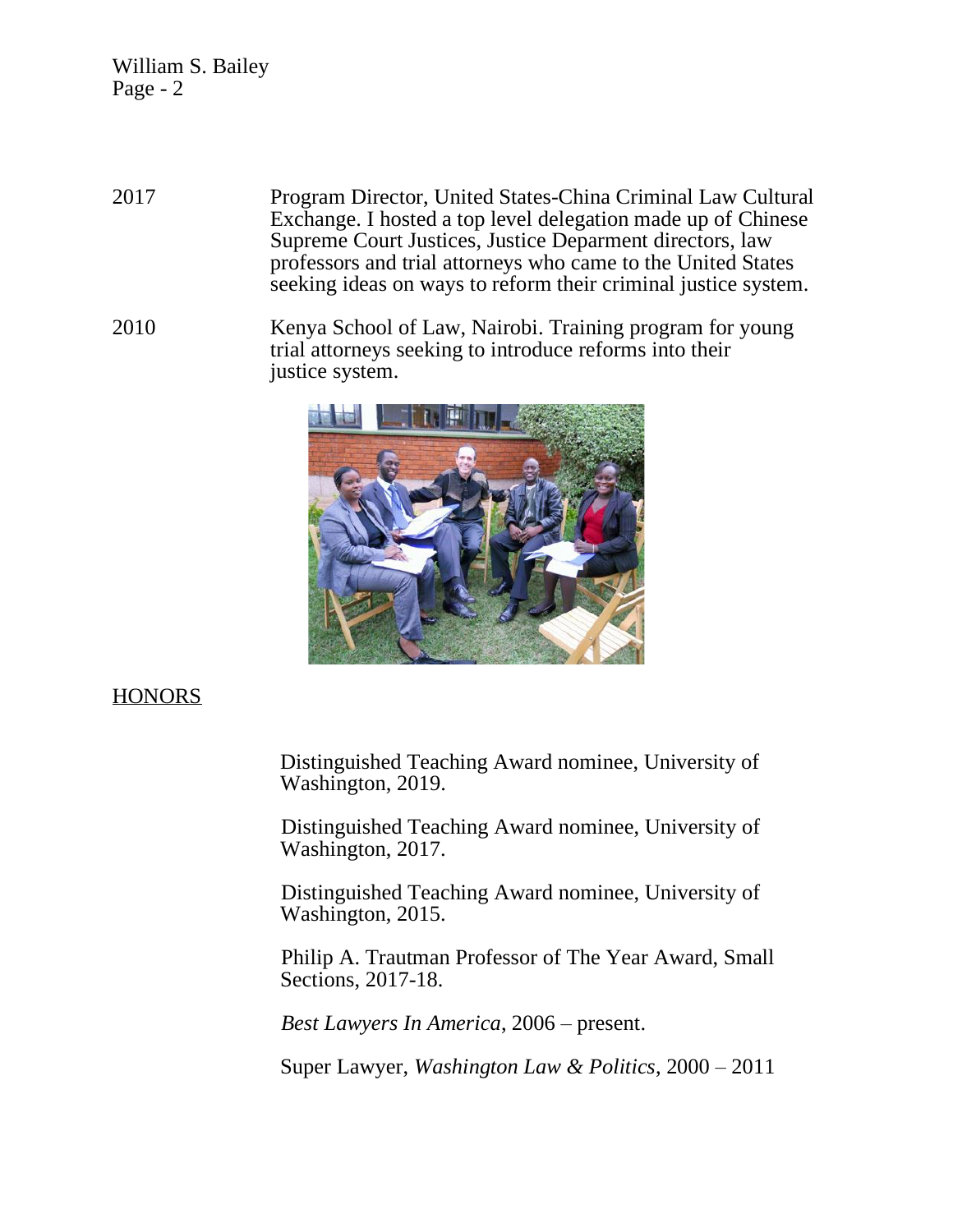Lawdragon Magazine, Top 500 Lawyers In America, 2006.

Litigator of the Month, *National Law Journal*, October 2002

Diplomate. American Board of Trial Advocates

Diplomate, Damages Attorney Roundtable

Trial Lawyer of the Year, 1991 - Washington State Association For Justice

Galaxy of Rising Stars, 1991 - American Trial Lawyers Association

SCHOLARSHIP

BOOKS

 *Law, Science and Experts: Case Problems and Strategies,* Carolina Academic Press (2018), 325 pp., ISBN: 978-1-53100- 302-9.



 *Law, Science and Experts: Civil and Criminal Forensics,* with Terence J. McAdam, Carolina Academic Press (2014), 300 pp., ISBN: 978-1611631883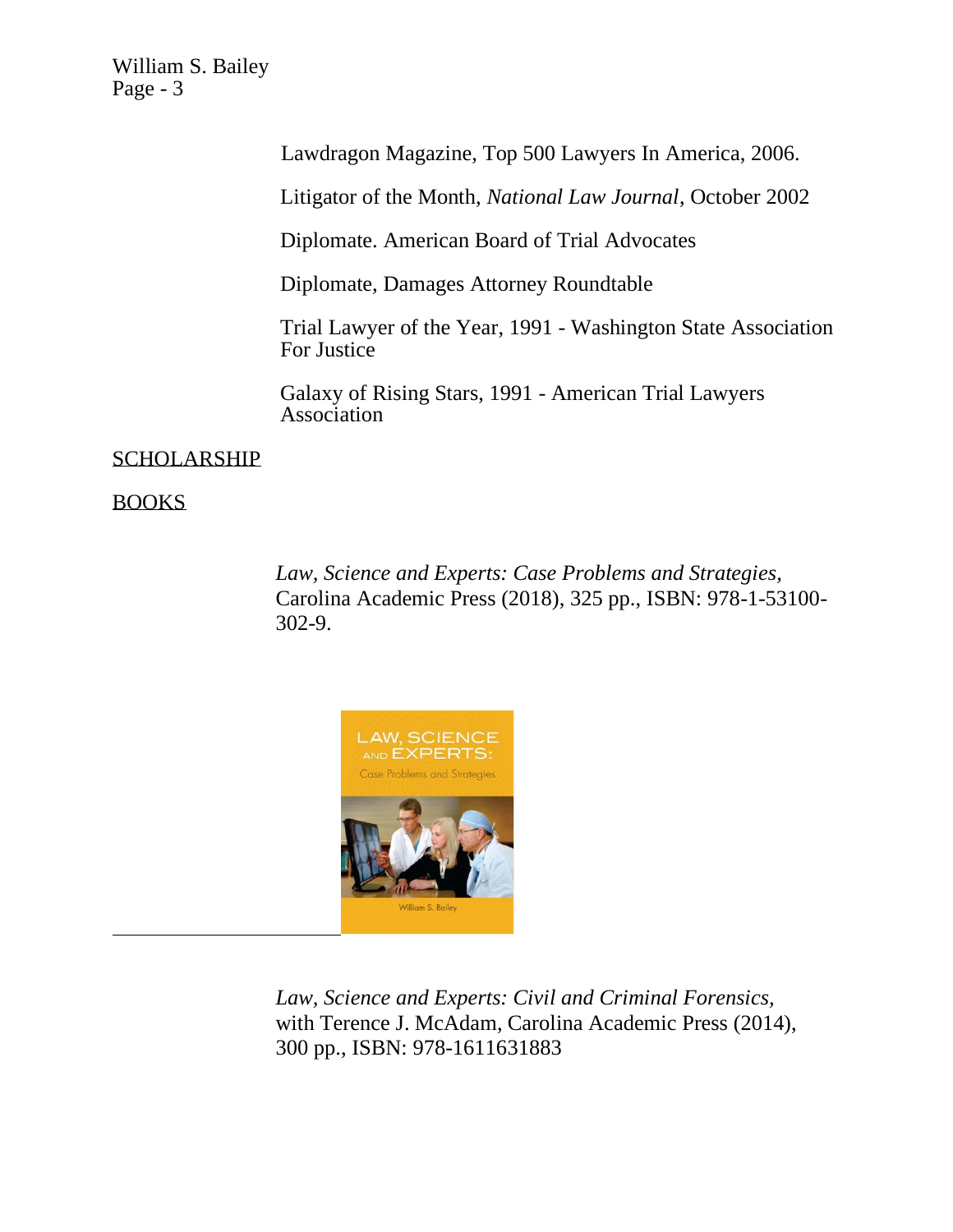

 *Show The Story: The Power of Visual Advocacy*, with Robert W. Bailey, Trial Guides (2011), 409 pp., ISBN: 978-1- 934833-38-4.



*Cross Examination Handbook*, with Ronald H. Clark and George R. Dekle, Sr., Aspen (2010), 389 pp. 1, ISBN: 978-0- 7355-9843-0.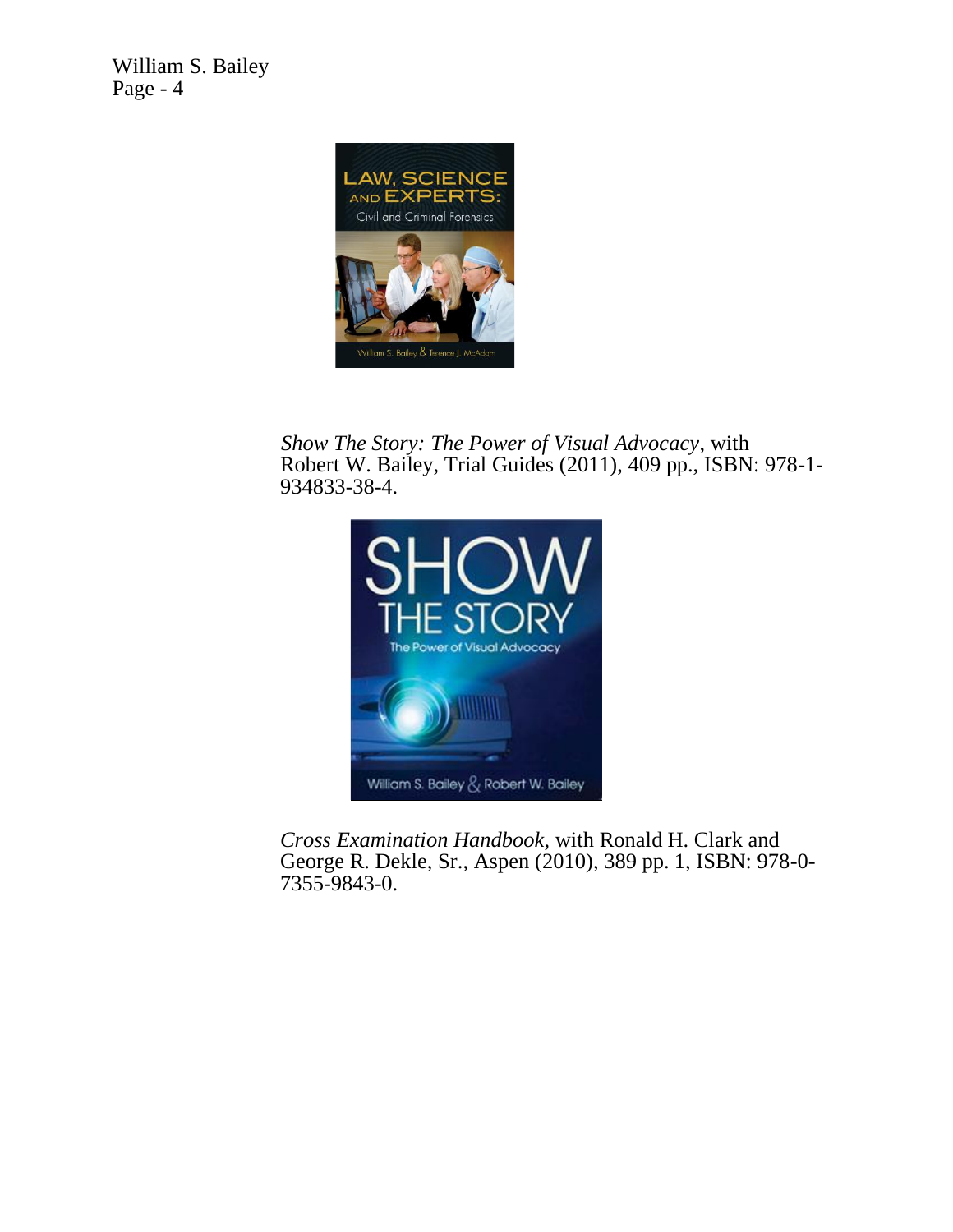

# ARTICLES

 "Lessons From Pop Culture: What *The School of Rock* Can Teach The School of Law," 67 Journal of Legal Education, No. 3, ( Spring, 2018).

"When Alzheimer's Hits Home," 72 NW Lawyer No. 3, (April/May, 2018).

"Get The Picture," *Trial*, Vol. 53, No. 4, (April, 2017).

 "Advocacy In A Changing World," *Trial*, Vol. 51, No. 6, (June, 2015).

 "Thinking Like A Film Director," with Robert W. Bailey, *Trial*, Vol. 50, No.7, (July, 2014).

 "Save The Jury And Show The Story," *Voir Dire,* Vol. 19, No. 1, (Spring, 2012).

 "Flawed Justice : Limitation Of Parental Remedies For The Loss Of Consortium Of Adult Children," 27 Seattle University Law Review 941, (Spring, 2004).

"Tie Your Case Together With A Good Theme," *Trial*, Vol. 37, No. 2, (February, 2001).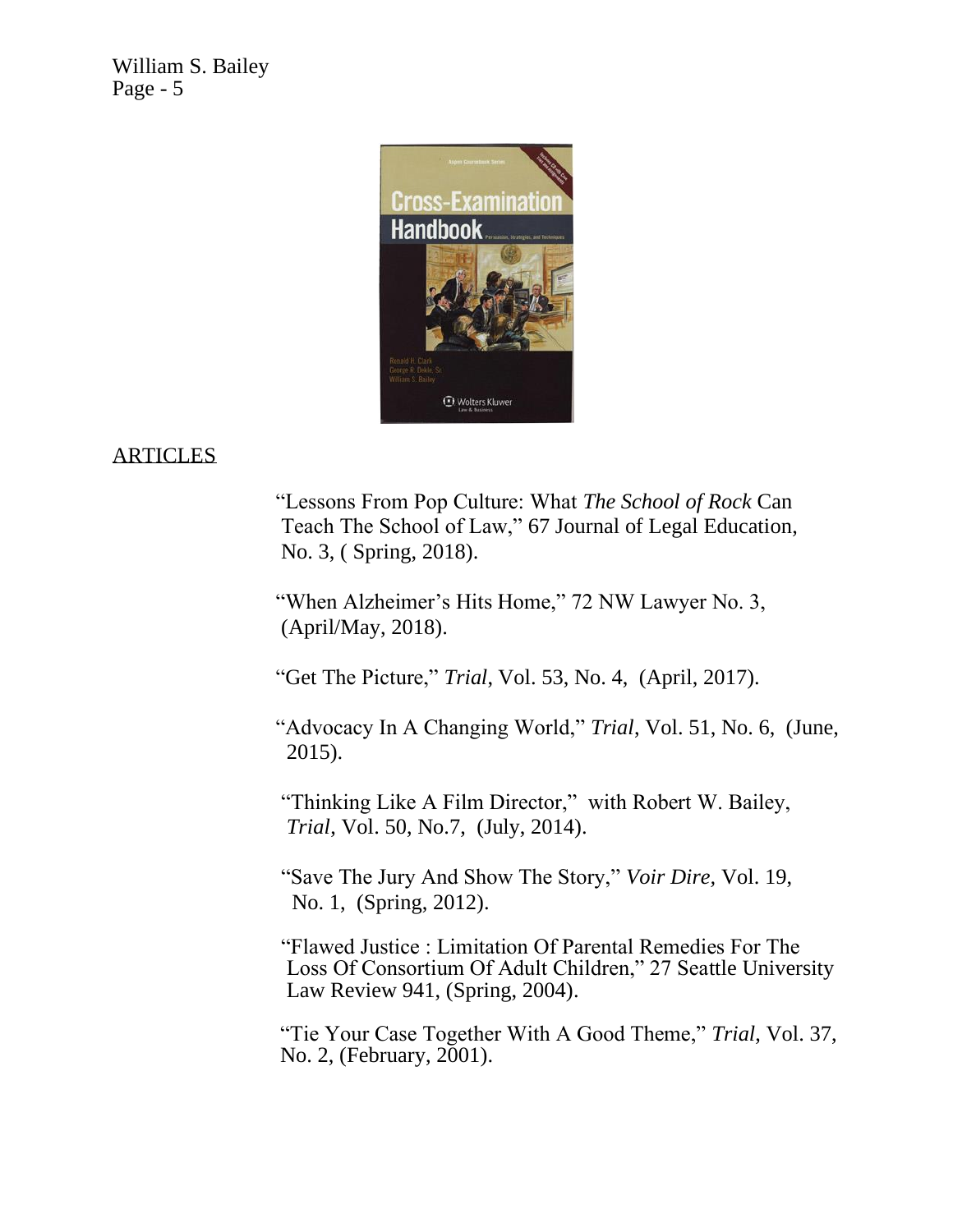> "Expert Witnesses In The Sound Bite Era," *Trial*, Vol. 29, No. 2, p. 65 February, 1993.

"Communicating About Pain," *Trial*, Vol. 28, No. 6, p. 110 (with Patricia A. Murray and Robert W. Bailey) (June, 1992).

"Lessons from 'L.A. Law'," *Trial*, Vol. 27, No.8., p. 98 (August, 1991).

"Videotape Evidence: Show Me, Don't Tell Me," *Trial*, Vol. 27, No. 3, p. 52 (March, 1991).

"A Lawyer Looks at Jury Duty," *King County Bar Bulletin* (September, 1988); reprinted in 13 *The Docket* 9 (Winter, 1989).

"Frankly Speaking: Shifting the Burden of Proof in Toxic Exposure Cases," *Product Liability: Commentary and Cases* (March, 1988).

"Attorney Client Relationship - The Hidden Dimension of Advocacy," 8 *Trial Diplomacy Journal* 17 (Fall, 1985).

"Bar Polls and Judicial Performance - A Look at Washington and the National Experience," 35 *Washington State Bar News* 12 (November, 1981).

"Is Washington Ready for Merit Selection of Judges?" with Hugh D. Spitzer, 35 *Washington State Bar News* 66, (June, 1981).

"Born to Lose-Waiver of Fifth and Sixth Amendment Rights by Juvenile Suspects," with Samuel F. Soderling, 15 *Clearinghouse Review* 127 (June, 1981).

"The Realities of Prisoners' Cases Under 42 U.S.C. § 1983; A Statistical Survey in the Northern District of Illinois," 6 *Loyola of Chicago Law Journal* 527 (Summer, 1975).

"Deprivation of Liberty and the Right to Treatment," with John F. Pyfer, 7*Clearinghouse Review* 519 (January, 1974).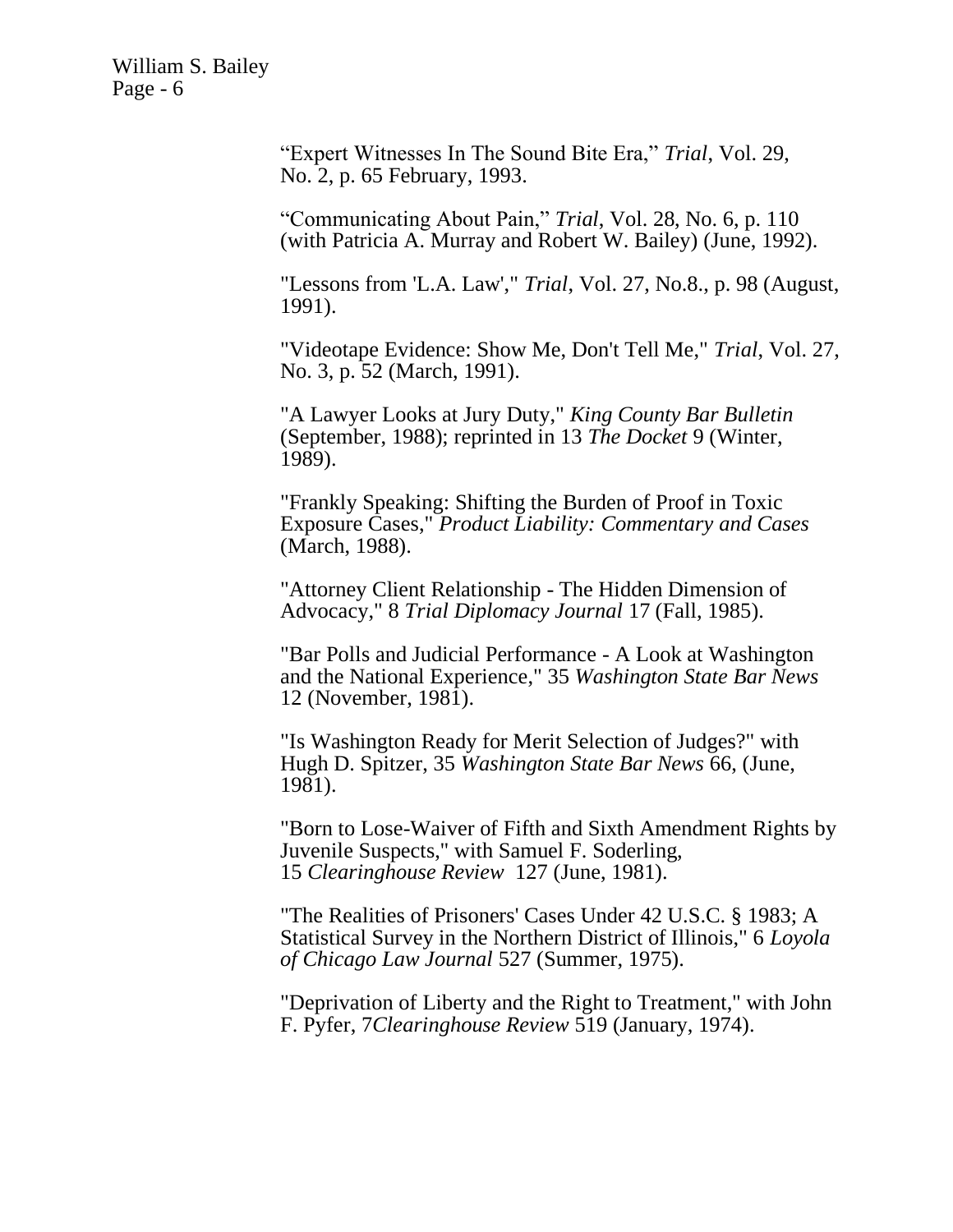> "The Selection and Hiring of Chicago Policemen," with Ralph Knoohuizen, Chicago Law Enforcement Study Group, Chicago, Ill (1973), 87 pp.

### TRIAL ADVOCACY TRAINING PUBLICATIONS

Constantine v. Prince, Case File (Second Edition), National Institute for Trial Advocacy (2012); ISBN 978-1-60156-292-0.



Garcia v. Vertex Manufacturing Company (Second Edition), Case File with Frederick C. Moss, National Institute for Trial Advocacy (2011); ISBN 978-1-60156-107-7



Scruggs v. Snyder, Case File (Second Edition) with Frederick C. Moss, National Institute for Trial Advocacy (2008); ISBN 978- 1-60156-044-5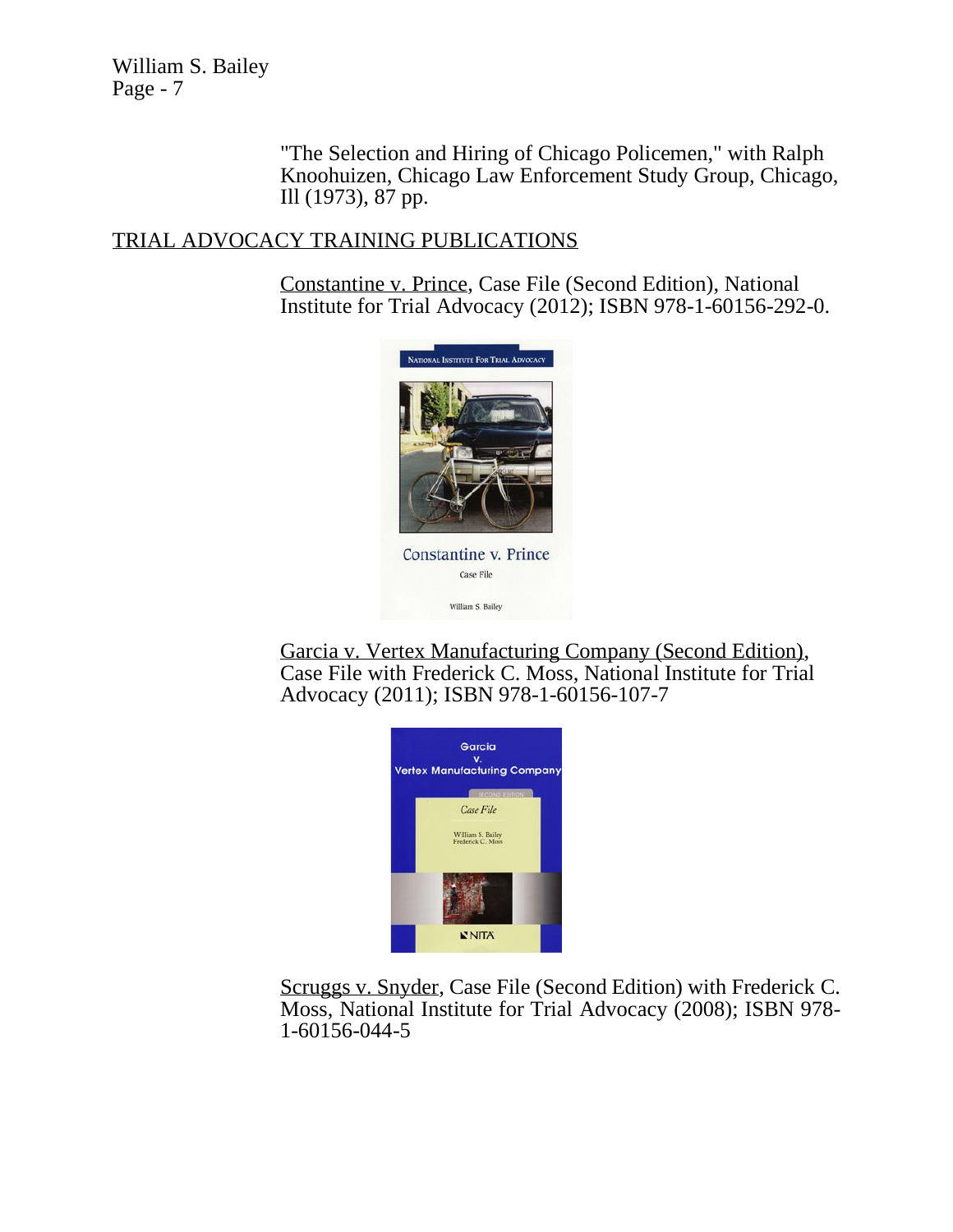

# EMPLOYMENT

- 1991-2011 Partner, Fury Bailey Trial Lawyers. Civil trial practice. (Left to become the Professor From Practice at University of Washingotn School of Law).
- 1987-1991 Partner, Schroeter, Goldmark & Bender. Civil trial practice.
- 1982-1987 Partner, Levinson, Friedman, Vhugen, Duggan, Bland & Horowitz. Civil trial practice.
- 1980-1982 Assistant Attorney General, Office of the Attorney General, State of Washington, Labor and Industries Division.
- 1976-1980 Seattle-King County Public Defender, Seattle, WA. Criminal trial practice in the Mental Health Law, Appellate, Misdemeanor, and Juvenile Law Divisions.)
- 1974-1976 Legal Counsel, Governor's Commission for the Revision of the Mental Health Code of Illinois.

# SIGNIFICANT APPELLATE DECISIONS

In re Johns-Manville Corporation, 99 Wn.2d 193, 660 P.2d 271 (1983).

Lockwood v. AC&S, Inc., 44 Wn. App. 330, 722 P.2d 826; 109 Wn.2d 235, 744 P.2d 605 (1987).

Falk v. Keene Corp., 113 Wn.2d 645, 782 P.2d 974 (1989).

Washburn v. Mid-Mountain Contractors, 120 Wn.2d 246, 840 P.2d 860 (1992).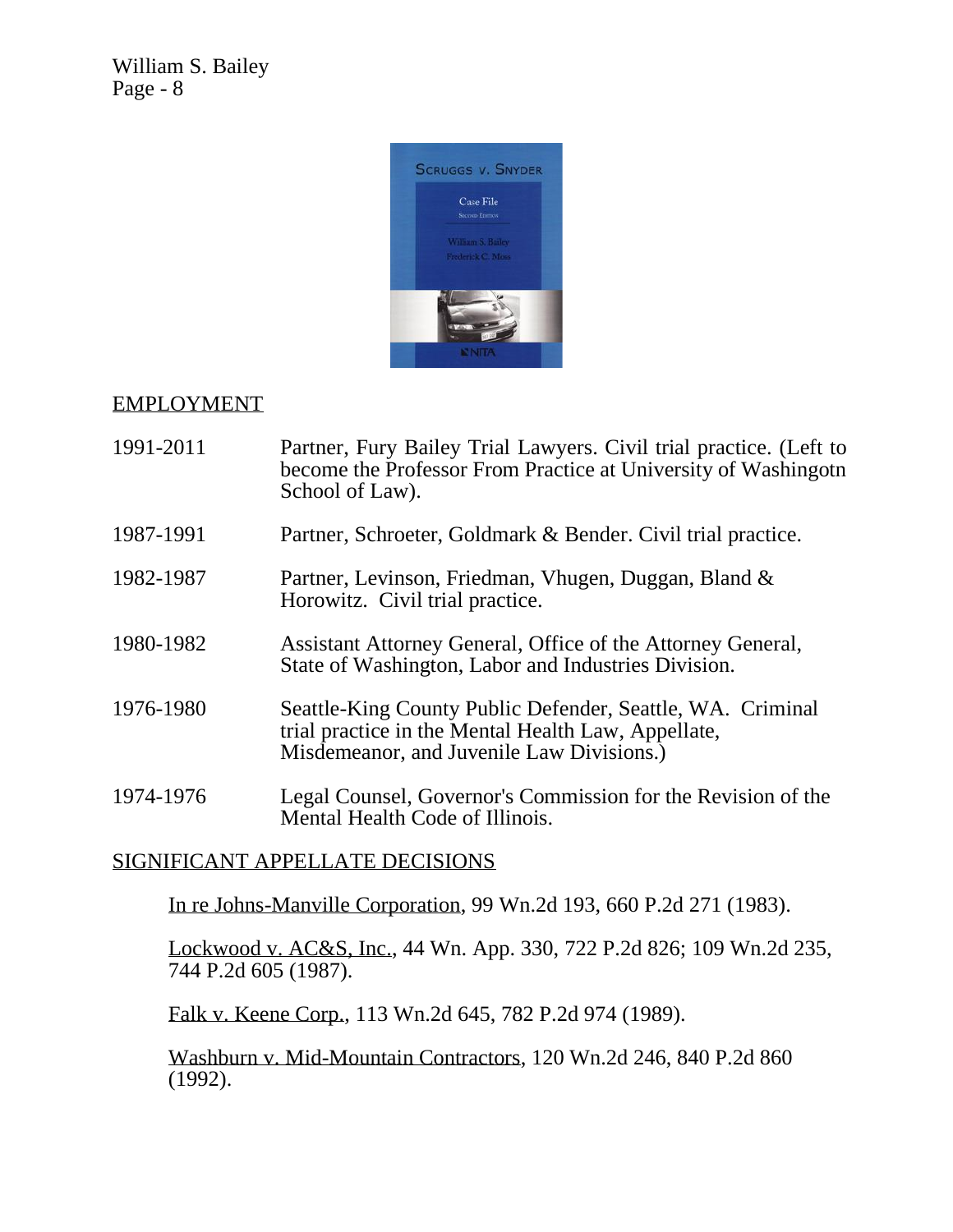Mahler v. State Farm, 135 Wn.2d 398, 957 P.2d 632 (1998).

Esparza v. Skyreach, 103 Wn. App. 916, 15 P.3d 188 (2000).

Philippides v. Bernard, 151 Wn.2d 376, 88 P.3d 939 (2004).

SELECTED CONTINUING LEGAL EDUCATION TEACHING EXPERIENCE



AALS Annual Meeting, 2017, "Experiential Legal Writing," with UW colleagues Profs Helen Anderson, Ben Halasz and Kathleen McGuinness.

Faculty, Trial Advocacy Program, Young Lawyers Section, Washington State Bar Association, 2000 – 2009.

Faculty, National College of Advocacy, American Trial Lawyers Association, 1995;, 2011.

Speaker and co-chair, "Psychology For Lawyers," WSAJ, November 18, 2010.

Speaker, "Evidence and Objections, Washington State Bar Association, March 17, 2010

Speaker, "Evidence With Visual Impact," WSAJ Annual Convention, July 31, 2009

Chair, Bill Bailey on Pretrial Advocacy, Washington State Trial Lawyers Association, May 24, 2007

Speaker, Technology Session, 48th Washington Judicial Conference, October 18, 2005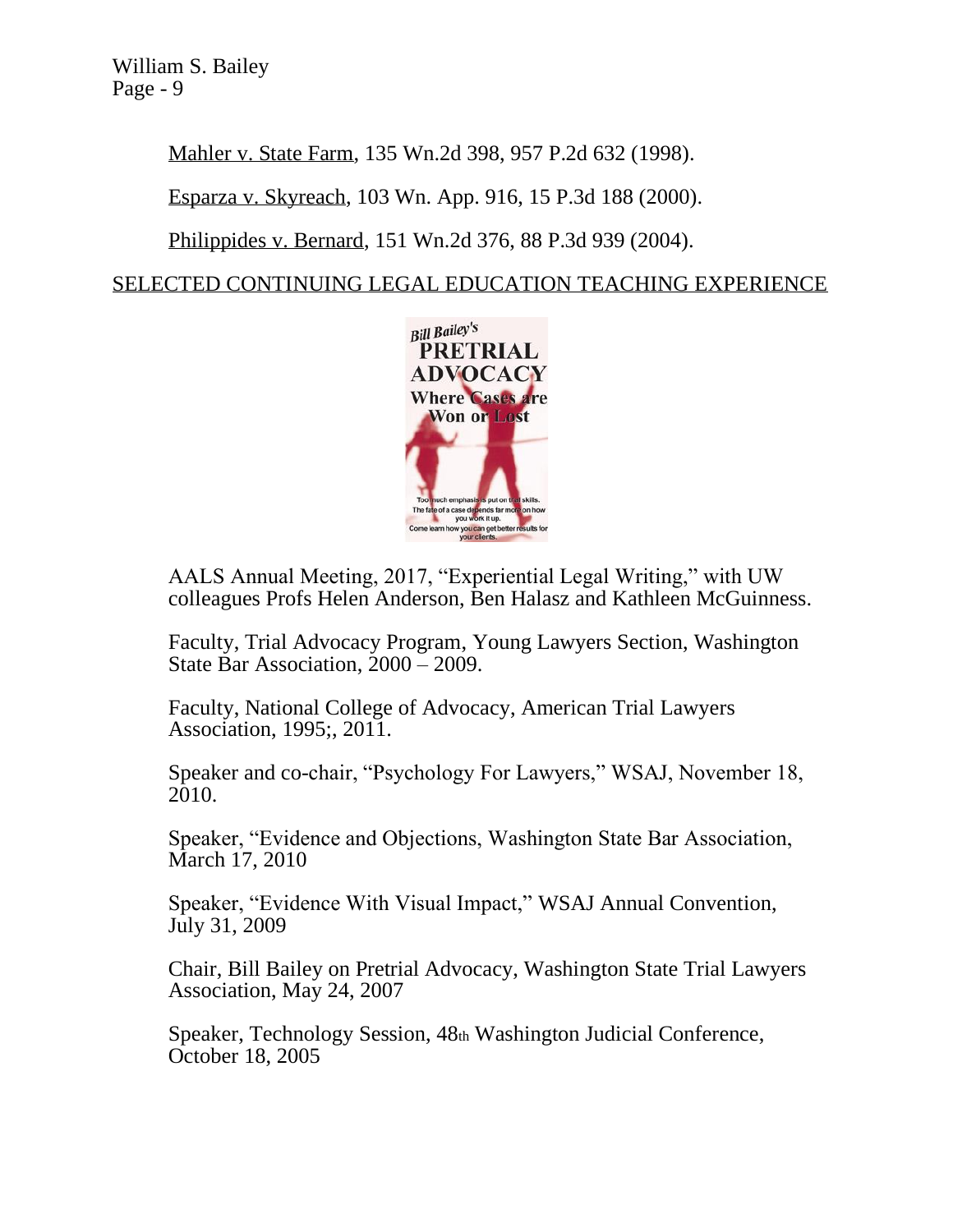Speaker, "Experts: You Can't Live Without Them," Washington State Trial Lawyers Association, February 14, 2003

Co-Chair & Speaker, "Tort Law Update," Washington State Trial Lawyers Association, September 25, 2002

Speaker, "Damages," Washington State Trial Lawyers Association, March 1, 2002

Speaker, "Medicine For Attorneys," Washington State Trial Lawyers Association, December 14, 2000

Speaker, 'Nuts And Bolts Of Litigation," King County Bar Association, November 28, 2000

Co-Chair & Speaker, "How To Use The Rules For Better Results," Washington State Trial Lawyers Association, November 18, 1999

Speaker, "Depositions: A Strategic Litigation Tool," Washington State Trial Lawyers Association, October 28, 1998

Speaker, "Visually Communicating To The Fact Finder," Training Video, Washington State Bar Association (1997)

Speaker, "A Day With The Masters," Idaho State Bar Association, September 26, 1997

Speaker, "Pre-Trial Advocacy Techniques," Washington State Trial Lawyers Association, August 22, 1997

Speaker, "Choices In Law Practice," University of Washington School of Law, March 27, 1997

Speaker, "Trial Mentor: Your Guide To Going To Trial," Washington State Bar Association, April 18, 1997

Faculty, Skills Training Program, Washington State Bar Association (1987- 1996)

Speaker, "Seminar Of The Masters," Montana Trial Lawyers Association, August 2, 1996

Speaker, "Northwest Trial Mastery Program," University of Washington School of Law, June 13, 1996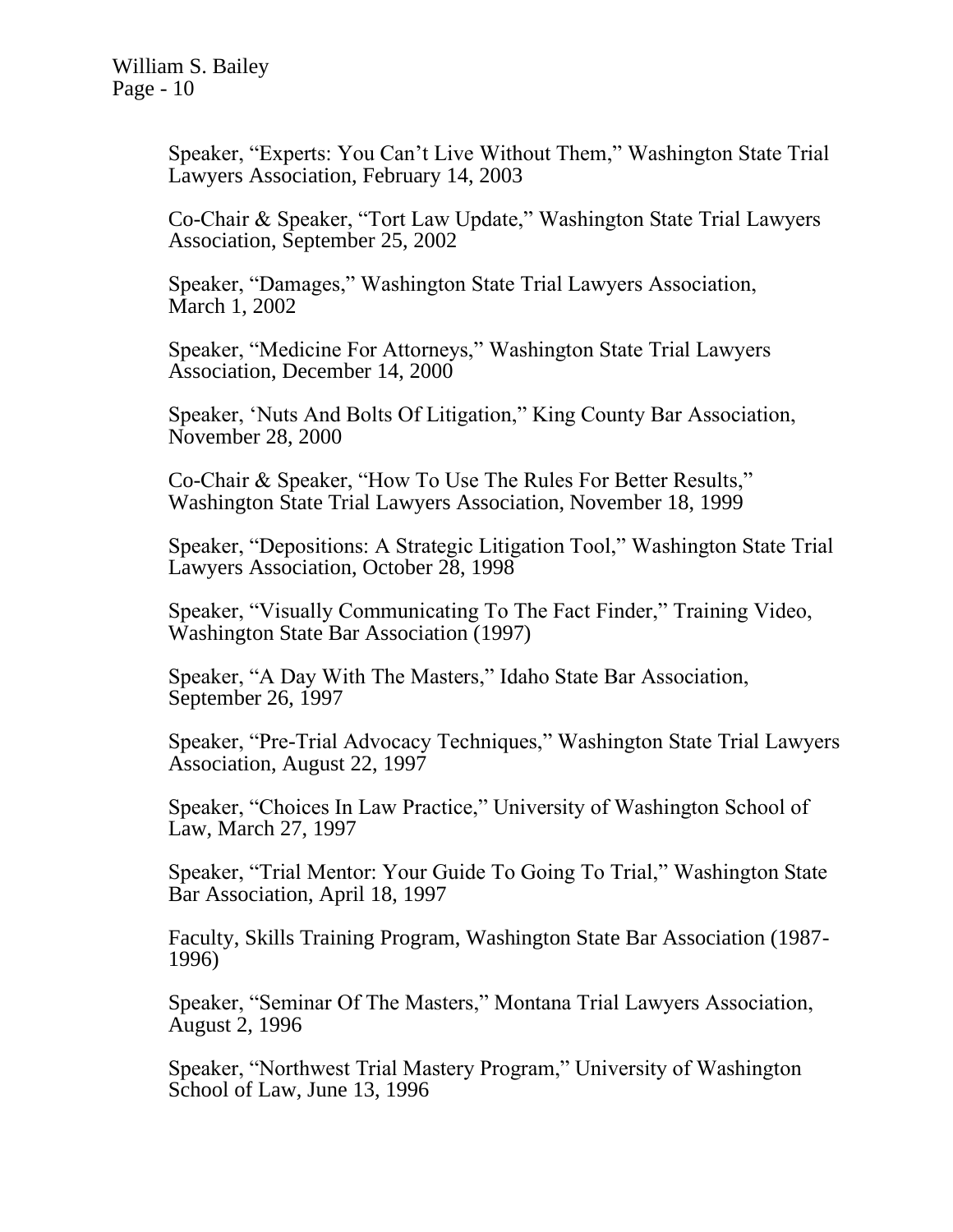Speaker, "Third Annual Pacific Coast Law & Human Communications Conference," University of Washington School of Law, November 9, 1995

Speaker, "Experts," Washington State Trial Lawyers Association, November 16, 1995

Speaker, "Discovery," Washington State Trial Lawyers Association, October 13, 1995

Speaker, "Visuals In The Courtroom," King County Bar Association, December 16, 1994

Speaker, "Evidence: Tipping The Scales," Washington Association of Criminal Defense Lawyers, October 28, 1994

Speaker, "Demonstrative Evidence," Washington State Bar Association, November 4, 1994

Speaker, "Making And Meeting Trial Objections," University of Washington School of Law, June 5, 1993

Speaker, "The Rules As Tools," Washington State Trial Lawyers Association, April 1, 1993

Speaker, "Evidence: Getting It In; Keeping It Out," Washington State Trial Lawyers Association, August 28, 1992

Faculty, National Institute for Trial Advocacy, Northwest Regional (1987- 1992)

Speaker, "Effective Motions Practice," Washington State Trial Lawyers Association, November 1, 1991

Speaker, Galaxy of Rising Stars, "Lessons from L.A. Law," American Trial Lawyers Association, April 25, 1991

### OFFICES IN PROFESSIONAL ASSOCIATIONS

Disciplinary Hearing Officer, Washington State Bar Association (2000 - )

Chair, Vice Chair, Disciplinary Board, Washington State Bar Association (1992-95)